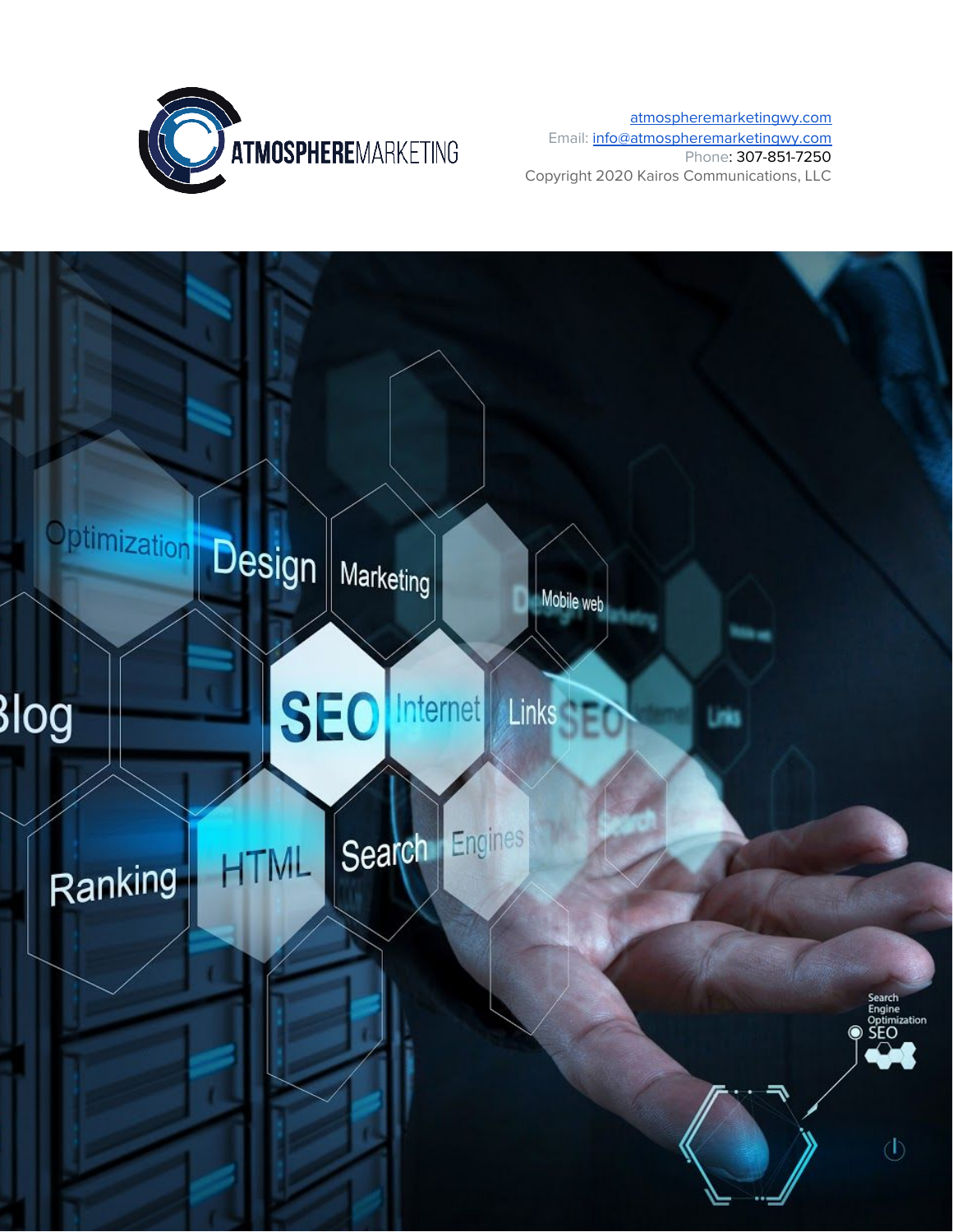# **Digital Services for Wyoming's Small Businesses**

∩

## **What on EARTH is Atmosphere?...see what we did there?**

Atmosphere Marketing is the Web Services division of [County 10](https://county10.com/), Wyoming's first digital-only news site founded in 2011. County 10 has been disrupting local advertising with innovative products and services for almost a decade. In 2020, Atmosphere merged with County 10 to provide "the other side of the local marketing equation."

Advertising captures potential customers who aren't looking for you and pushes them toward you. Atmosphere Marketing focuses on the other side of customer acquisition; pulling in customers who are already searching on the internet for your product service or industry. This process of making sure you're found by these potential leads is called Search Engine Optimization (SEO).



## **Wait, what? What is SEO?**

The vast majority of people start their search for a product or service online, and most of those start with a Google Search. If you can't be found in local search results, or you're not near the top - you're losing revenue.



SEO is the process of identifying potential customers through their internet search patterns, and then optimizing your website and other digital marketing so that you are the one they find when searching for your product/service.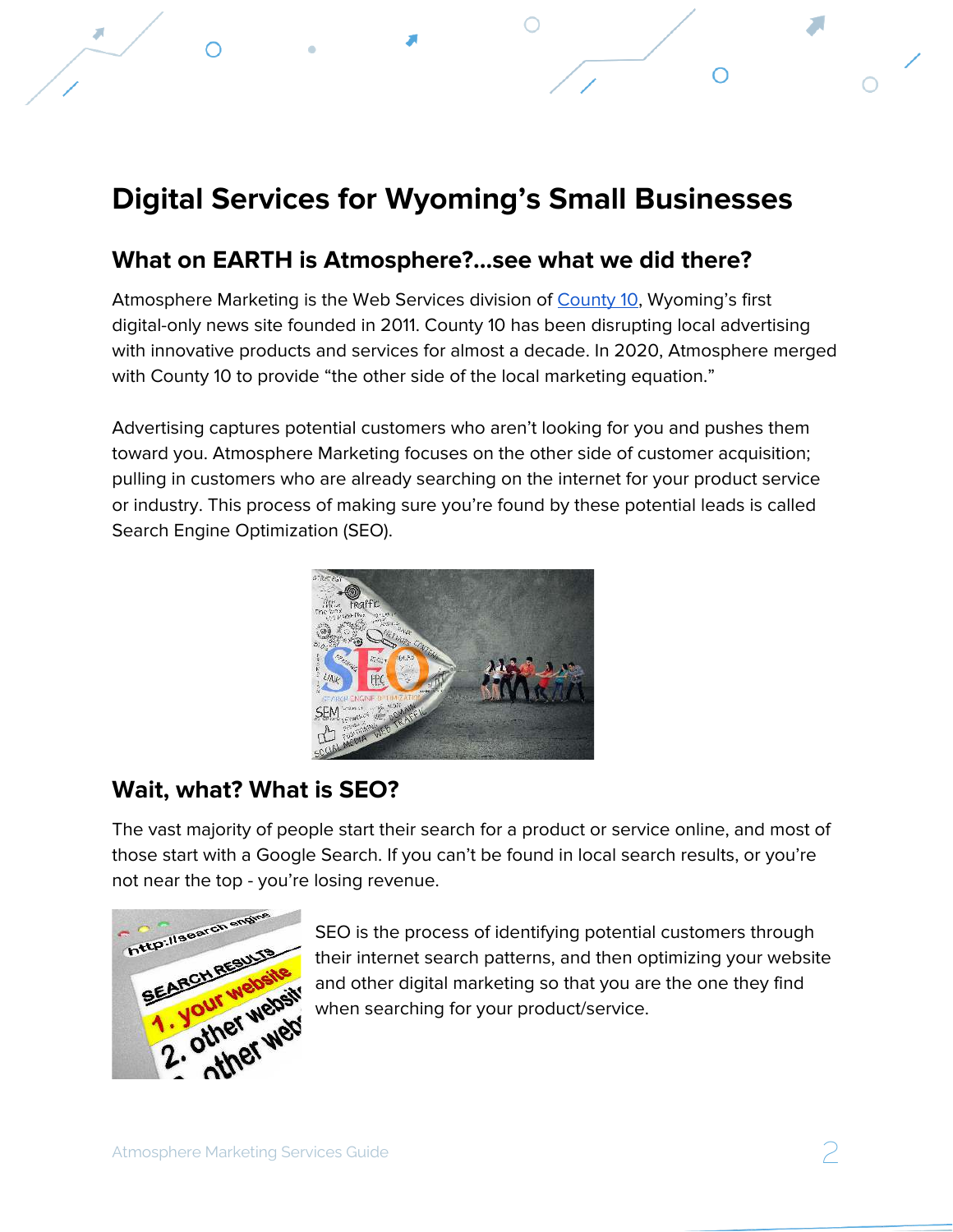# **Cooooool - but what does that really mean?**

As a marketing tool, SEO is incredibly efficient. It takes people who are already wanting to buy what you sell, and then presents you as the best option. Since 80% of business from search is captured by the top 3 businesses in local search results - SEO produces incredible ROI.

**Case Study Example:** A therapy office in Cheyenne, WY contracted Atmosphere with the goal of getting more phone calls to their office to book appointments. They started out receiving 20 calls per month from local searches. Within 3 months working with Atmosphere Marketing, they were getting 40. Two years later, they average 80 phone calls per month - directly from local search results. What would an increase like that mean for YOUR business?







On average, our clients' websites experience a traffic increase of 10-20% every month.

### **Increased Traffic Increased Engagement Increased Revenue**

With all that extra traffic, our clients receive more phone calls and visitors.

# More visitors lead to

more sales. More sales...well you get the idea.



*The SEO started slowly increasing business, but within time I was turning away business and I was only taking work that I wanted. I had to hire another full-time employee to handle the load.*

— Ryan Wright, Wright Law Firm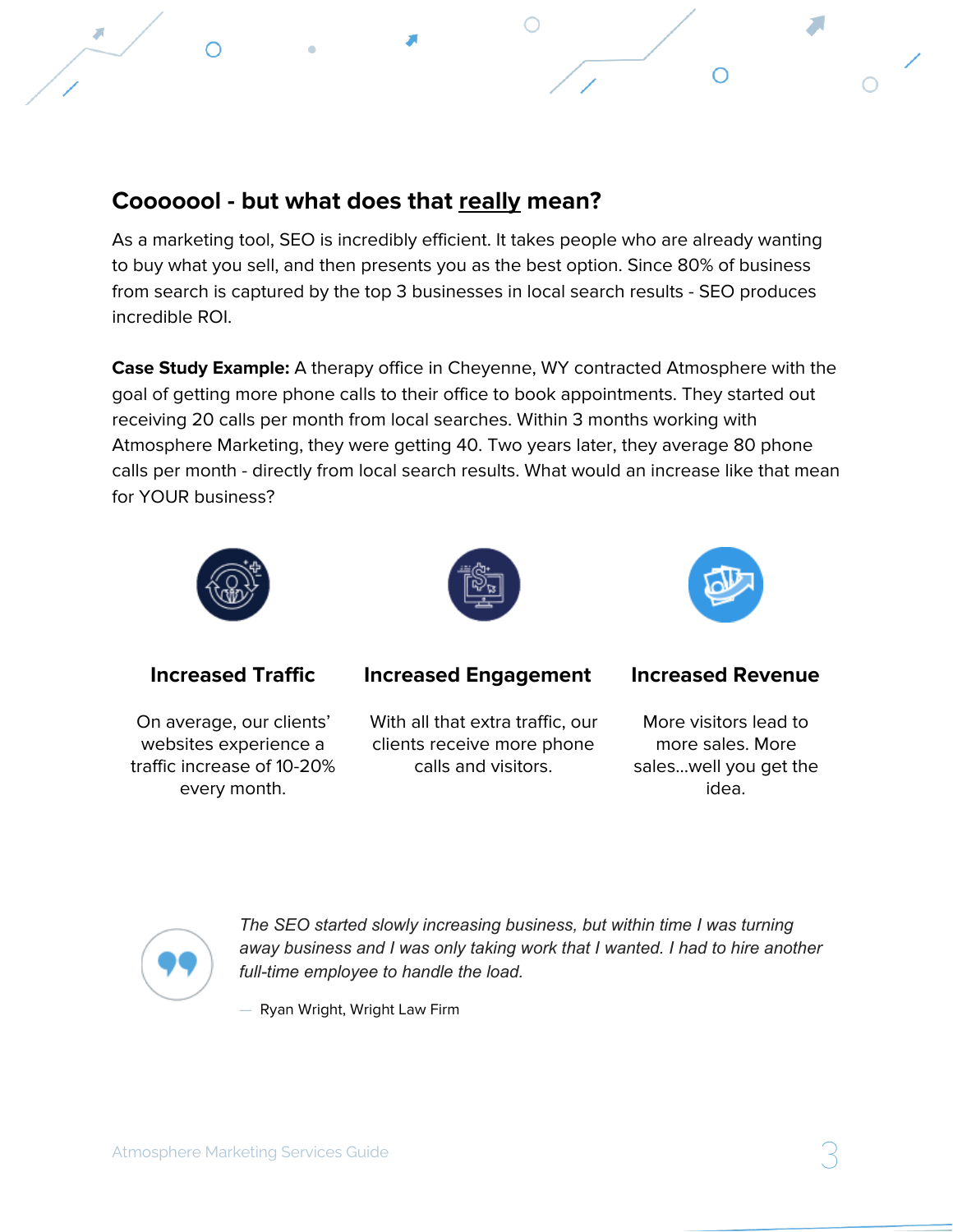# **Sounds good, but what do you actually do?**

SEO has a lot of pieces that have to fit together just right to make sure you're found in search results. That means more for some businesses and less for others.



Local SEO could be as simple as a website tune up (or a whole new site) to be more appealing when customers find you. It might mean strategies to increase engagement with your brand on social media. If you're in the middle of a digital marketing project, you might need a new logo or even a whole new brand identity. To optimize for the "key" words people use to find you, the right content needs to be generated and tied together across your different channels.

Ω

Ο

Then there are lots of technical pieces on your site

which can affect how search engines see your data…. Atmosphere will handle all of it. Or just the pieces needed by your small business. We'll build a strategy, execute, evaluate and adapt until we meet your goals.

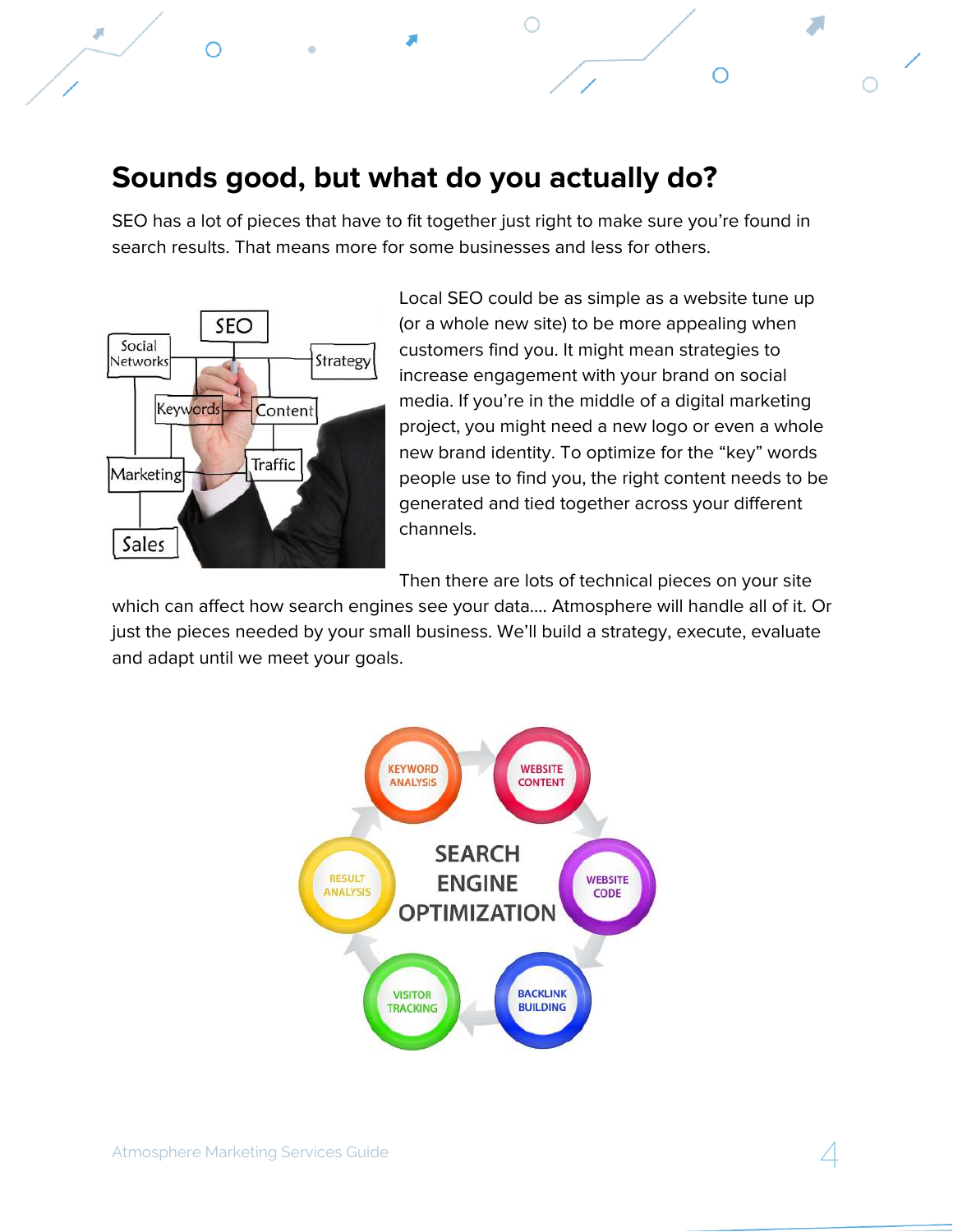# **The stuff we do and what it costs**



#### **Website Design & Hosting**

Whether it's a simple info hub, a blog designed to engage, or your all-in-one ecommerce platform, your website needs to look good on any device, function well and drive prospective customers to become loyal brand lovers. Atmosphere will design (or re-design) your site to meet your goals, and optionally, can host and maintain it for you.

**Websites starting at \$1,000** 

Contact us for a custom quote for your site.

#### **Managed Hosting \$50/mo**

Includes: Site hosting, security, on-call maintenance, priority service



Atmosphere offers different levels of SEO for different situations and budgets, all with the same goal capture those hot leads while they're looking for YOU!

#### **Essential SEO \$100 /mo**

Includes: Google My Business clean-up and management, online reputation management

#### **Professional SEO \$500+/mo**

Includes: All Essential Services + Site optimization with Managed Website Hosting Plan (if needed) + Search trend and data analysis, monitoring search rankings and visibility with active improvement strategy on and off your site.

Local market Industry exclusivity

Website design & hosting may be included with Professional SEO plans

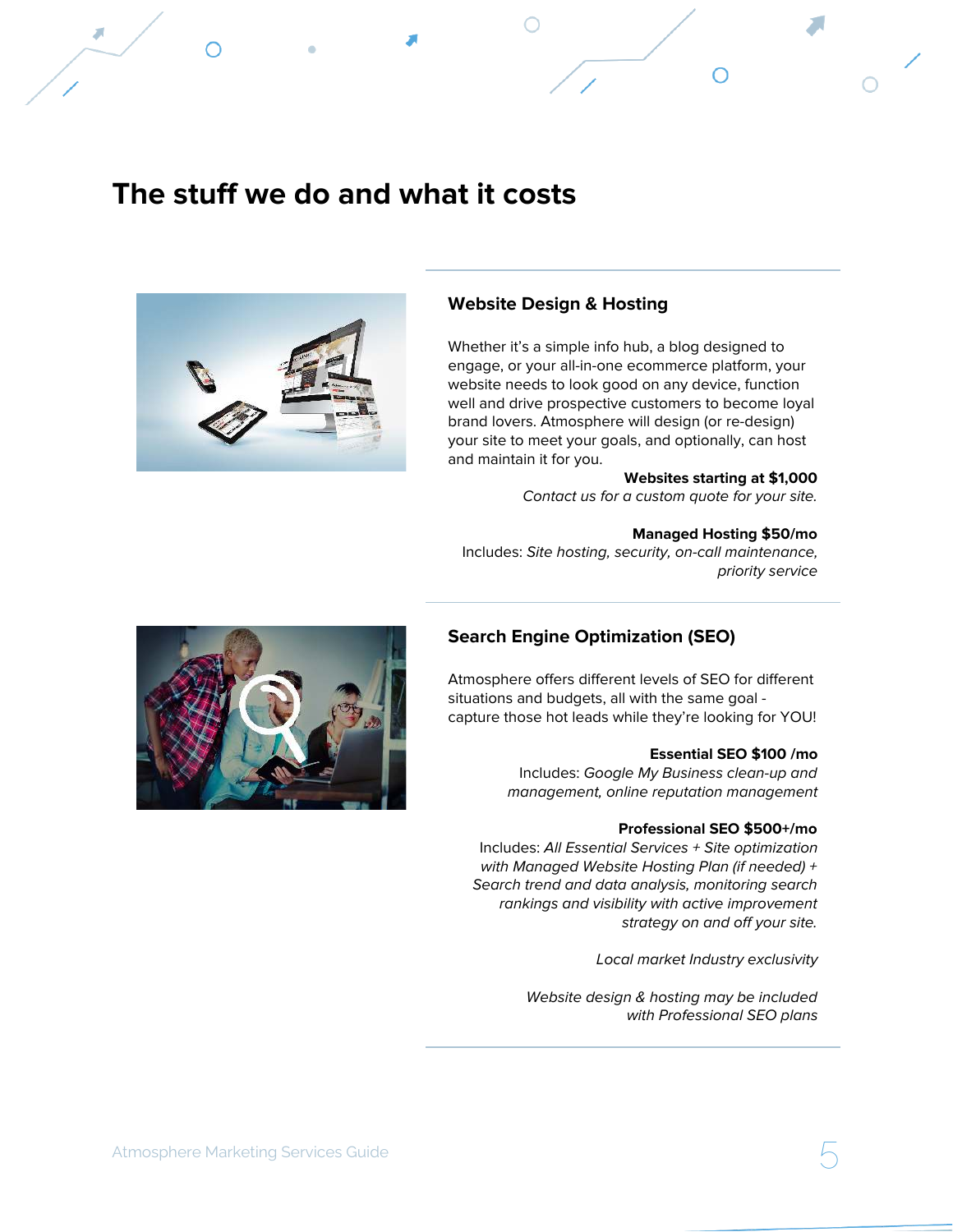

#### **Social Media Engagement**

Are you posting on social because you feel like you have to? You don't. You need to engage your audience! This requires some strategy and effort. Atmosphere takes audience development off your hands so you can get back to building your business.

#### **Plans starting at \$250/mo**

Ο



#### **Digital Health Check-up**

You know your digital presence could use a tune-up, but not sure where to start? Atmosphere offers an audit which reviews your online health, including your website, social media, Google My Business and search engine rankings. You'll come away with a detailed report and recommended action items to improve your digital wellness.

> **One-time audit with report \$350**  Includes coaching session to review report